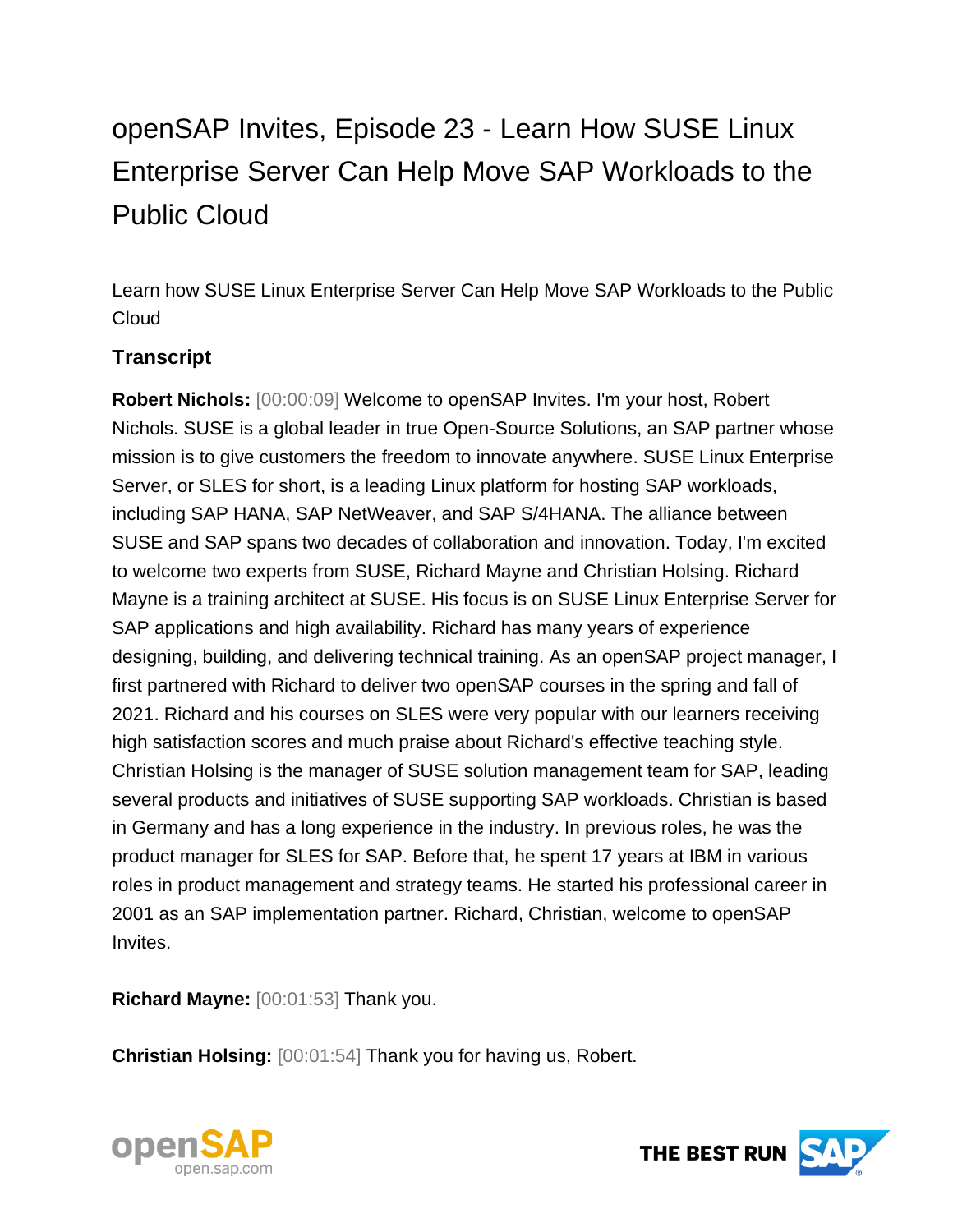**Robert Nichols:** [00:01:56] Well, thank you both for taking the time today to discuss SLES. But before we do that, I always like to get my guests to share something personal about themselves outside of work. Richard, as you know, we have spent many weekly status meetings together this past year. And I happen to know that you live on an island off the west coast of Scotland with your two rescued greyhounds. Being curious that I am, I'm always asking Richard about his life on the island, everything from being dependent on ferries to whether he can see the aurora borealis. So, Richard, please do share with our audience what life is like living on an island off the Scottish coast, which I can only imagine is a love affair as it sounds like a place to be to author the next great novel.

**Richard Mayne:** [00:02:36] It is. It's a great place to live. But you do have to enjoy weather by that I do mean rain. And it's interesting that you brought up the subject of the aurora borealis because we had an amazing show on Saturday night. For once, it wasn't raining, and the sky was clear, and we had the big like shafts of light going up into the air. They would appear for a few minutes and then one would disappear and three more would appear. So, it was pretty, impressive. But yes, the negative side might be when the weather is bad, and the ferries don't get across. If you go to the shops, you have empty shelves with the basics like bread missing. So, you need to be independent, keep your freezer full of food in case the ferries don't arrive. So, so the pluses and minuses of living on an island off the west coast of Scotland.

**Robert Nichols:** [00:03:34] Richard, I don't remember. Did you tell me that you learned to bake bread because of that? Because of shortage of bread? It sounds familiar. One of our conversations.

**Richard Mayne:** [00:03:42] We did. But I must admit, I bought a machine where you just measure it like a science project. You throw it all in, you press some buttons, and then you go and do something else. So, like we record a podcast, for example, and magically when you go back down 3 hours later or whatever, the bread is ready for you. So. But you are correct. Well, remembered, Rob.

**Robert Nichols:** [00:04:03] Oh good. And speaking of baking bread, Christian, I happen to know that you have some really good cooking skills. I know you live in Nuremberg, where SUSE's headquarters are located. For me, working for SAP, I've had



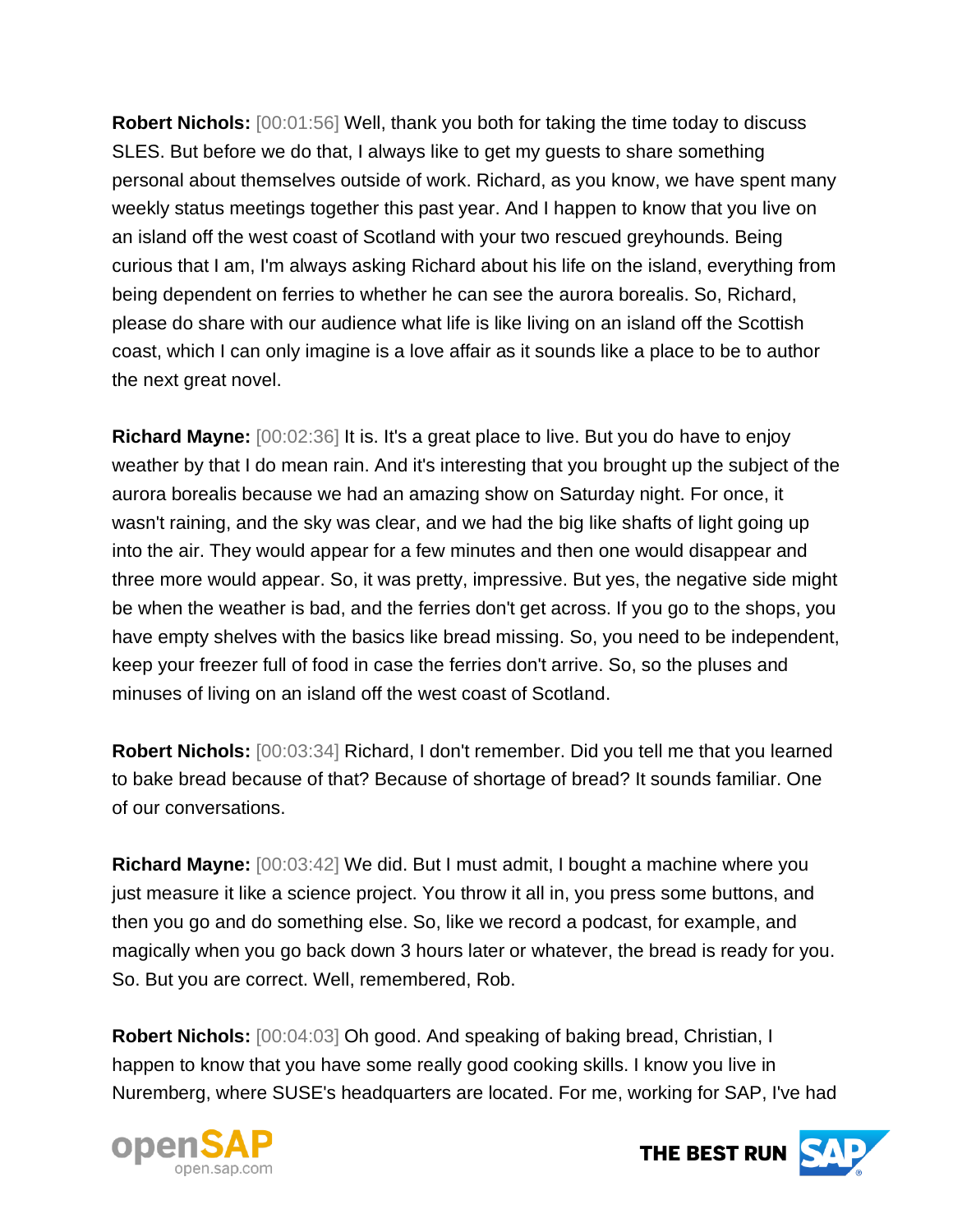the opportunity to visit many cities in Germany, but I've never been to Nuremberg. I know that some of my most memorable experiences in the cities of Dresden and Heidelberg was taking cooking classes with my colleagues there. So, I'm curious, Christian, please tell us about Nuremberg and tell us about your cooking skills and maybe describe one of your best dishes.

**Christian Holsing:** [00:04:42] Well, I actually have to correct you on one thing, because SUSE is although SUSE is headquartered in Nuremberg. I'm actually living near Heidelberg, so very close to

**Robert Nichols:** [00:04:52] Oh! I didn't know that.

**Christian Holsing:** [00:04:54] The SAP headquarter. And it's actually for me, a 30 minutes drive down to Waldorf and St. Leon. So, but obviously I am in Nuremberg relatively frequently to meet with my engineering colleagues. So, that's interesting you're asking about a good in favorite dish. So, I mean, I am really trying to do a huge variety of food. I just find it incredibly relaxing, especially having people over and do a large amount of different kind of foods. So, I mean, I really got into barbecue a few years ago and probably beating most people in the numbers of barbecue gear that's in my house. So, but not everyone. I remember a good colleague from SAP years ago that we always had like, what did you do on the weekend and what fancy thing did you cook kind of discussions. So that was really kind of cool. But yeah, I'm really playing with, you know, barbecue with Asian style food or whatever. I just like the variety, the flavors. And recently, more, more, more and more vegetarian, and non-meat dishes. So, really trying to learn new things. You know, people would say they try to teach an old dog a new trick from time to time. But yeah, so, I mean, it's quite interesting. So, the last compliments I got was for homemade pastrami, which you hardly get in Germany. And, you know, people really enjoyed this and asked for more. So, I think I'm not doing completely bad on preparing these kinds of things.

**Robert Nichols:** [00:07:00] Oh, that sounds good. We just had a an unseasonably warm day here in the Philadelphia area yesterday, and I took advantage to clean out my grill. Looking forward to now the warmer days and being able to grill out more often than being inside the kitchen. I really enjoy barbecuing as well. So, Christian, maybe you can



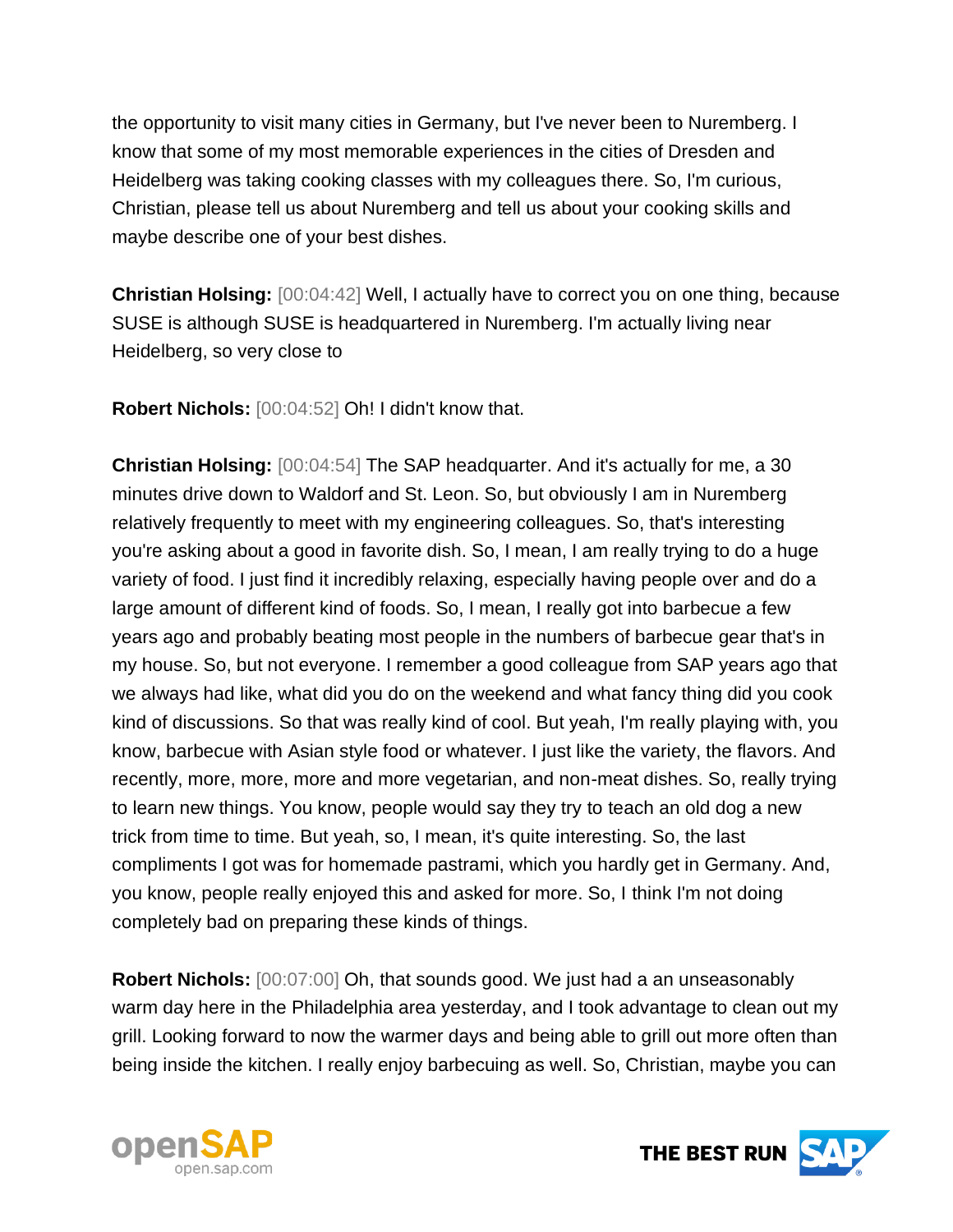start us off by telling our audience, who is SUSE and what can SUSE provide for SAP customers?

**Christian Holsing:** [00:07:26] So, let me just give it a shot and try to explain that. So [00:07:32] SUSE was basically the first company that saw the potential of turning opensource Linux into something that becomes enterprise ready, a so-called distribution, which basically means we look at various open-source projects, we package them together in an operating system with supporting components around it and provide support for it for enterprise customers. [00:08:04] And we've been around for a very long time, and we were also very early part of the Linux Labs in in SAP. So, really helping and supporting SAP on the journey and the old ECC days and R/3 days when Linux was starting to become a platform. And when the thing really took off and we became more integral and more important partner is when SAP started to develop HANA and the SUSE Linux Enterprise Server became the development platform for SAP HANA. So obviously we have a very, very close relationship with the HANA development team, with SAP Engineering, with partners in the ecosystem. And I would say that the majority of all HANA based SAP systems run on top of a SUSE Linux Enterprise Server. So, we are the market leader here for on-premises and cloud deployments and we really try to innovate together with SAP Labs and SAP engineers to bring new tools and new functions into the product. That helps simplify the adoption and the move for those customers that are now at the point where they migrate to HANA as the database or move to S/4HANA. So, there is quite some innovation, some tools that that are part of our flagship product SLES for SAP that we make available to customers.

**Robert Nichols:** [00:09:48] Can you tell us more about the relationship between SUSE and SAP?

**Christian Holsing:** [00:09:52] Well, absolutely. So, as I said before, we're really, really close as to partners really driving innovation and that starts on multiple levels. So, as I was mentioning before, a lot of them, you know, getting HANA on Linux in the initial setup, that was something where we collaborated very closely. I think we're mostly known for our work in the high availability environment. We're, you know, to make HANA high available, accessible. Limit downtime in general for our mutual customers here between SAP and SUSE, we innovated on that. We still have the known experts in this area in SUSE and they work on a daily basis with the with HANA development, with



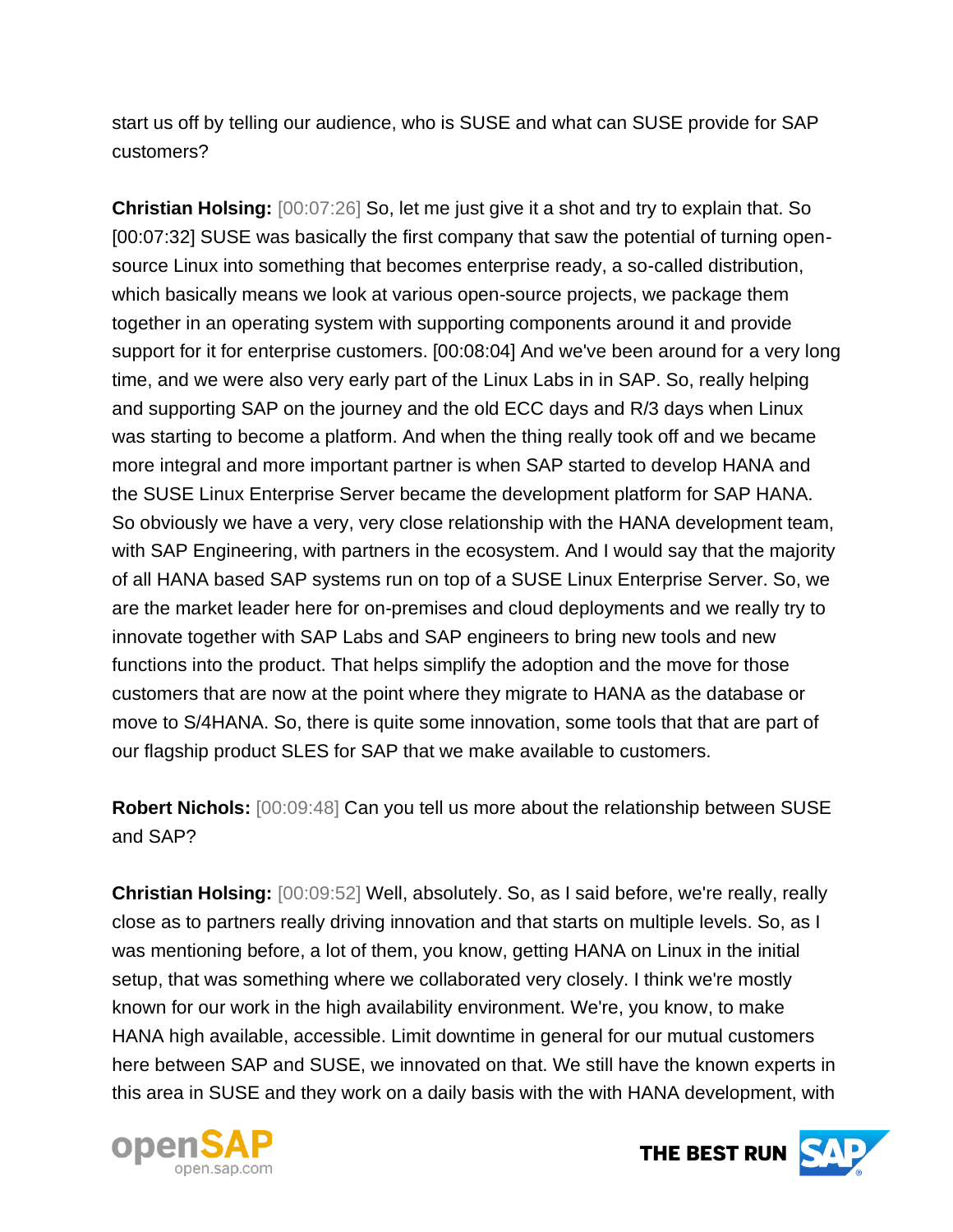HANA product management and especially with customers to address new challenges, new requirements, new scenarios. And even more importantly in these days, also with the cloud service providers who we have very strong relationships with as, as well as SAP. So, we're really trying to co-innovation here, listen to what customers need. And, and when it comes to specific set up flagship projects, flagship deployments from an SAP side, we're also usually partnering there. So, like last year, we worked very closely with one of the Hyperscalers with SAP, an implementation partner, together to really implement one of the flagship customers. Get them out of some, you know, what's, what's a good English word, bumpy or, you know high tide waters into smooth sailing. And from that perspective you know we're really trying to help support where integrated also with SAP support system so customers if they have a problem on the SUSE Linux Enterprise Server for SAP, they can just open the ticket through the SAP support system, and it will find us. So, there are multiple levels of integration of a good relationship that benefits our mutual customers here between SAP and SUSE.

**Robert Nichols:** [00:12:41] And what key initiatives are SUSE currently working on for deploying SAP workloads on SLES for SAP applications?

**Christian Holsing:** [00:12:48] So, let me just start this and then maybe Richard also wants to wants to add and step into this. So, the major initiative that we are doing right now is a is a project called Project Trento. We started to investigate this at some point last year, seeing that the high availability set up that I was referring to before is perceived by customers that switch to Linux for the first time as somewhat complex. So, the whole administration pattern is different from a Windows world. In Windows, for example, you see user interfaces for configuration, often on Linux. Most of the things are done in various configuration files, so it's a different pattern and you need consistency. There is different technology. And as I said before, we have this integrated support and we also looked at the support data and saw that, you know, quite a few support cases were in the area of high availability. And as we really try to maximize uptime and be the best operating system for providing and running SAP workloads on, we were really thinking, well, how can we help this? Can we help customers? And Project Trento is basically a tool where we initially introduce a set of checks that customers can use to check the high availability, set up the whole configuration of the environment for consistency and especially against the best practices that we maintain from a user perspective for the various deployment foundations. So, Trento will GA end



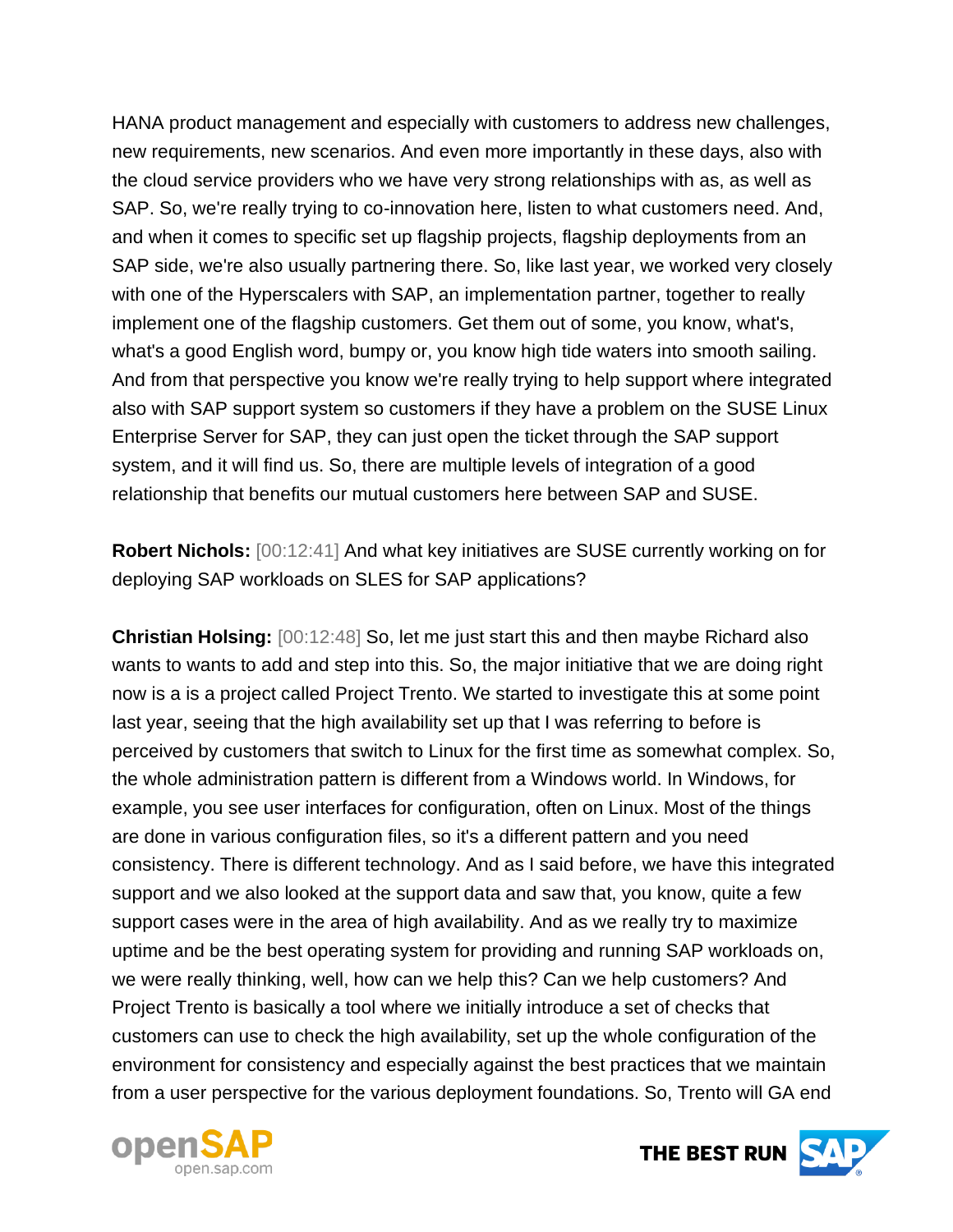of April from a from the current point of view and it will have checks for all major Hyperscalers so that a customer can really use it to safeguard their SAP deployment, their HANA set up and have it checking before they go live. If it applies and if it complies with the best practices guides for the respective Hyperscalers because they are slightly different, there are slightly different recommendations, parameters and so on. And there is also the notion of human error. I mean, I used to work as an admin myself quite a few years ago and I widely remember that I was trying to configure something, got a phone call or a Slack message or something and forgot to set the parameter on the second server. And then you move into production, and you try to find the needle in the haystack, and you know, trying to is trying to automate that. It's trying to automate or checking the environment before the customer goes into production and also on an ongoing basis. And we intend to also have an alerting capability built in. So, if an admin makes a mistake or there is a change in it that we proactively also alert the admin that they can take action before they see an outage or a failover. Or in some customer cases we saw that they had a failover case on the SAP HANA database and the HA Stack just had one faulty parameter and it was an edge case. But the failover didn't work, which for SAP customer obviously means downtime. If one of the HANA servers is down and the failover to the to the second HANA, just doesn't work. So that's what Trento is focus is at this point. We will also include a monitoring project that we've been working on for the last one and a half years to be able to have a full stack monitor, just integrate it into SLES for SAP. And full stack in this case means monitoring the HANA performance through the regular SAP APIs, but also the status of the HA stack as well as the status of the underlying operating system and even the hardware. So if people are interested in in that aspect, we just published a white paper together with Intel that basically shows customers how to configure monitoring of DIMMs so the memory on the machine and we're really trying to get it to the point that we can identify if one of the of the DIMMs has a problem and the admin should take action and down the road it might have an impact on HANA performance. Because this is also one of the, another needle in the haystack that is very hard to find if you don't know what you're looking for. Right. And besides that, we also continue our other usual tooling like automatic applying SAP nodes to the system with SAP tune and a few, few other aspects. So, Richard, do you want to add anything to this? Did I forget something?

**Richard Mayne:** [00:18:37] No, that's right. So along with that as well, so on my side, so I'm in the technical training side of things. Then those best practices that Christian



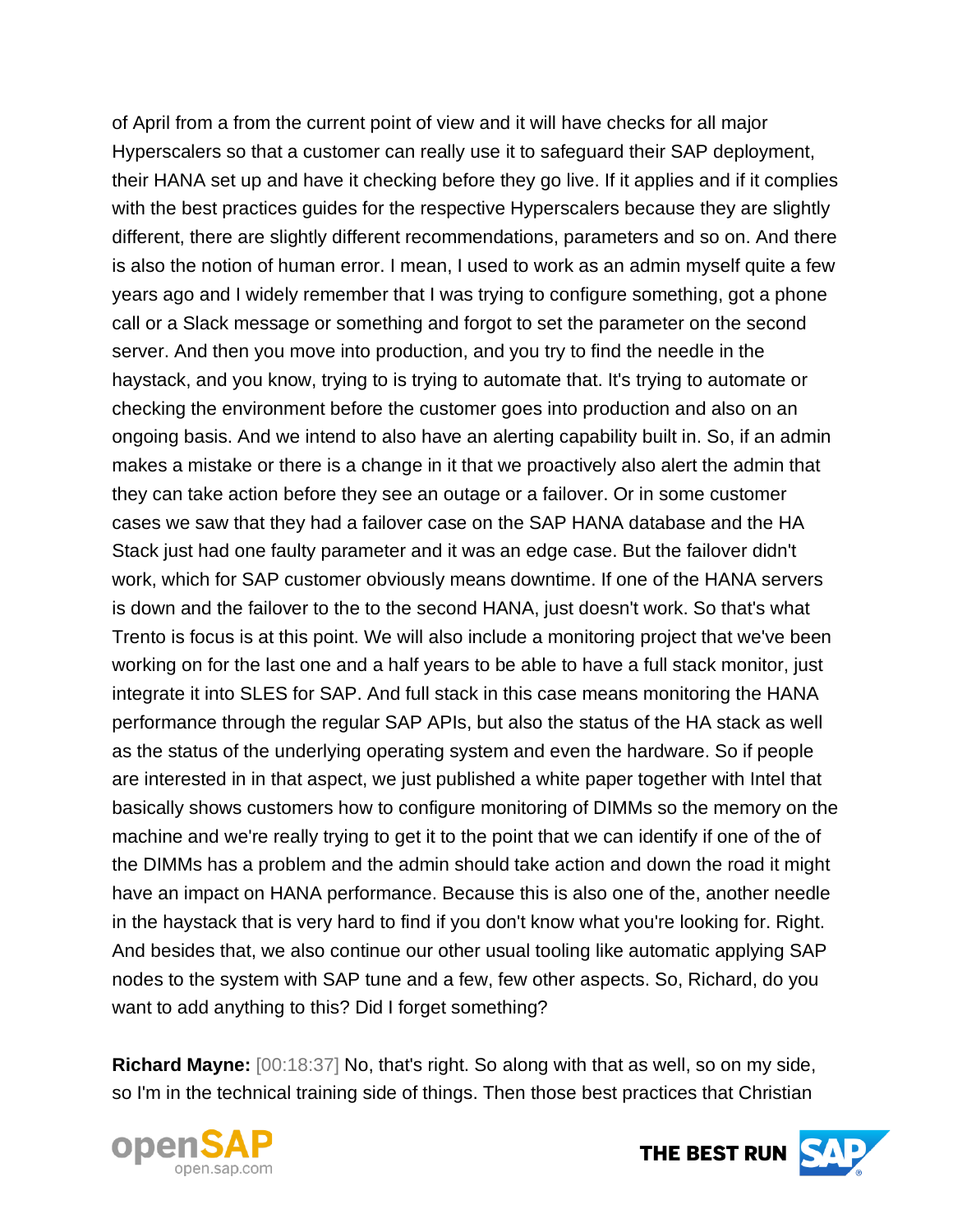has just mentioned and this whole perception that it's difficult to deploy SAP workloads on SLES for SAP application, Trento is part of the push to go and check that it is configured correctly and compliant with these. But what we've been doing in technical training is we've been taking these best practice documents that are created by our engineers and I repurpose that and turn it into a more formal type of training. So, whether that be face to face training delivered by our training partners, or it could also be e-learning delivered directly to customers. And as part of this push, as Christian said, we are the sort of leading proponent of having SLES for SAP applications out there. With SAP workloads, we need to educate our partners. So many of our partners take these courses that are available for no cost to a SUSE partner, so they can learn about these best practices rather than just reading the document. Excellent, though the documents are. Because I had to read them to create the courses. Maybe, nice to see it in a more formal training set up.

**Robert Nichols:** [00:20:17] So I know Trento was a limited availability beginning at the end of last year, 2021. I just want to reiterate or confirm you said general availability will be in April.

**Christian Holsing:** [00:20:30] Yep. That is what we're marching towards. So, we're still accepting customers for ramp up. So, if customers want to get their hands on it, I mean, reach out to us. There is a blog post on both SAP.com and SUSE.com with the contact to reach out to. So, we're completely open to that. The source code as we're an opensource company is also posted on GitHub. Literally everything we do is open source. So, we're also looking for contributions. So, if partners want to contribute rules or support us on the development journey, feel free to reach out. Feel free to contribute to the product. Together, we make this this initiative better.

**Robert Nichols:** [00:21:25] I'll make sure to include those references in our show notes for our listeners. So, I know SUSE has some great solutions for customers hosting SAP workloads, both on premise and in the cloud. Richard, what does SUSE offer for people who want to learn more about deploying and managing their SUSE based systems?

**Richard Mayne:** [00:21:45] Well, as we've just spoken, answering your previous question, one thing we've been doing is taking the best practice documents that are created over a period of time, working with customers. Things change a little bit of



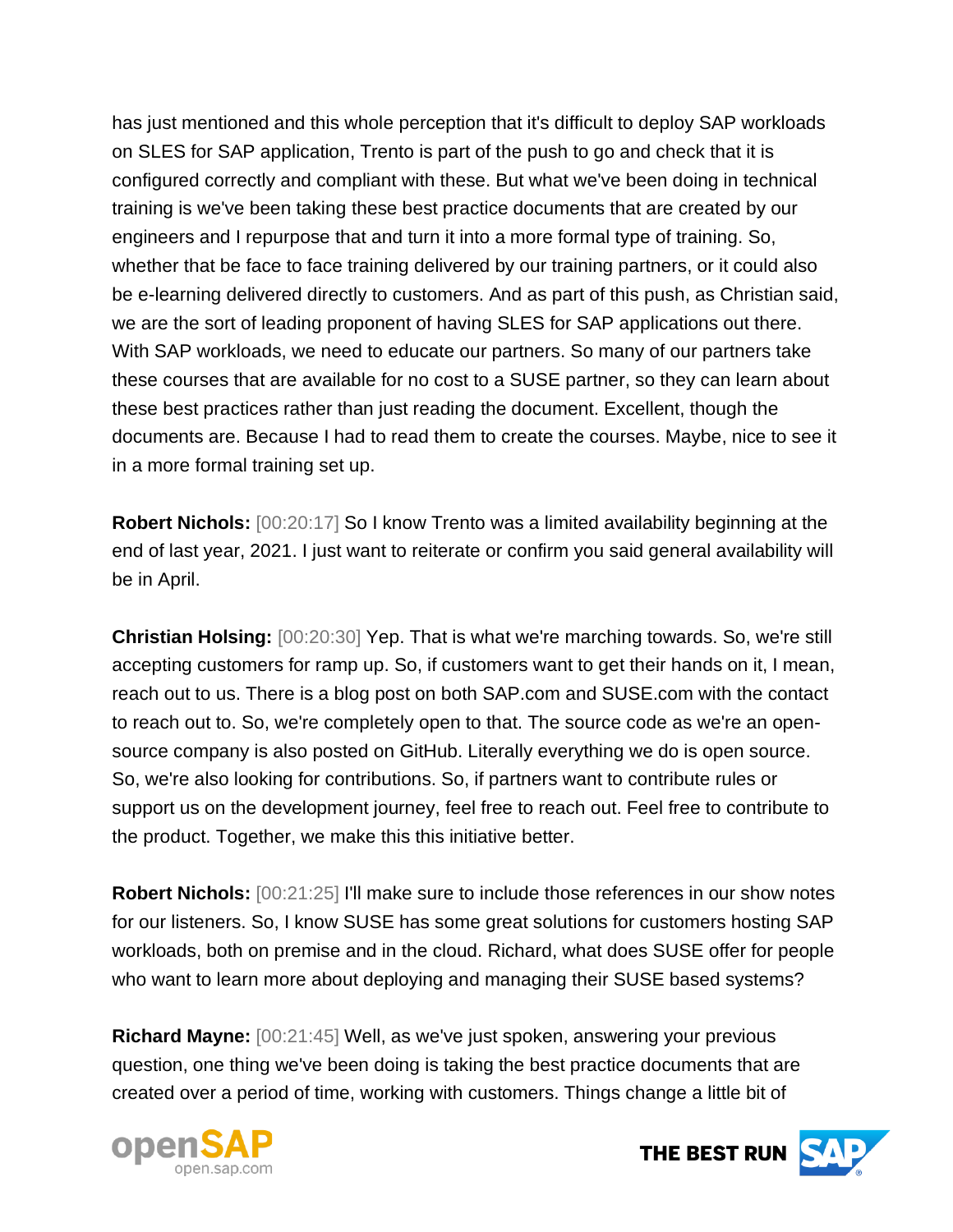engineers learn or this is maybe a better way to do it. Those parameters that Christian was talking about and turn those into training. And we also have basic training as well. So, if, for example, you're currently running your SAP workloads on Windows and looking at moving over to Linux, we have a whole range of training available through our SUSE Training Partners, so you can look them up on our SUSE.com site and find a training partner near you. So, things are changing gradually. We will be able to travel again eventually, won't we? So, you can then travel and go to a training partner and get the training. And also, SUSE have e-learning offering, which is offered direct to customers. So, if that works better for your organization, you can acquire the e-learning directly from us. And then I wouldn't be doing my job on an openSAP podcast if I didn't mention, of course, the collaboration between SUSE and SAP. In this case, it's the openSAP platform. So, as you mentioned at the very beginning in your introduction, Rob, you've had the pleasure or otherwise of working with me for about two years now. So, openSAP platform has very kindly hosted courses. So, at the moment two that I've created in collaboration with openSAP are up there. So, one is all about high availability. So, find out the basics of high availability on SUSE Linux Enterprise. And the second one we created was very specific. So, it's all about hosting SAP HANA with system replication workload in a scale up configuration on SUSE Linux Enterprise with high availability. So, the great thing of course about openSAP is no money required. So, you can sign up for free and get all the advantage of the training. Direct from SUSE. Hear my voice again if you want to do that and listen to me delivering the lecture components where you learn about the theory and why Christian's team have developed this component and how it works. And then we also, on the openSAP platform, record demonstrations as well. So, you can then see a demonstration of how it's configured and those are both available in our e-learning. If you come direct to SUSE as well, you get to hear the lecture, so learn the theory and also, you're able to watch videos, demonstrations of me actually performing the configuration that we've just described.

**Robert Nichols:** [00:25:16] Well, Richard, I can confirm. It has been a pleasure working with you on those openSAP courses. And as I mentioned, the learner satisfaction for those courses were really, really high. I know that the learners really enjoyed those courses. The feedback is there in those discussion forums about that. So, anyone who's even a bit curious about learning about SUSE and making sure that it's running 24 seven and there's no downtime, should certainly look for those courses out on openSAP. And then you also mentioned, you know, one day we're going to start



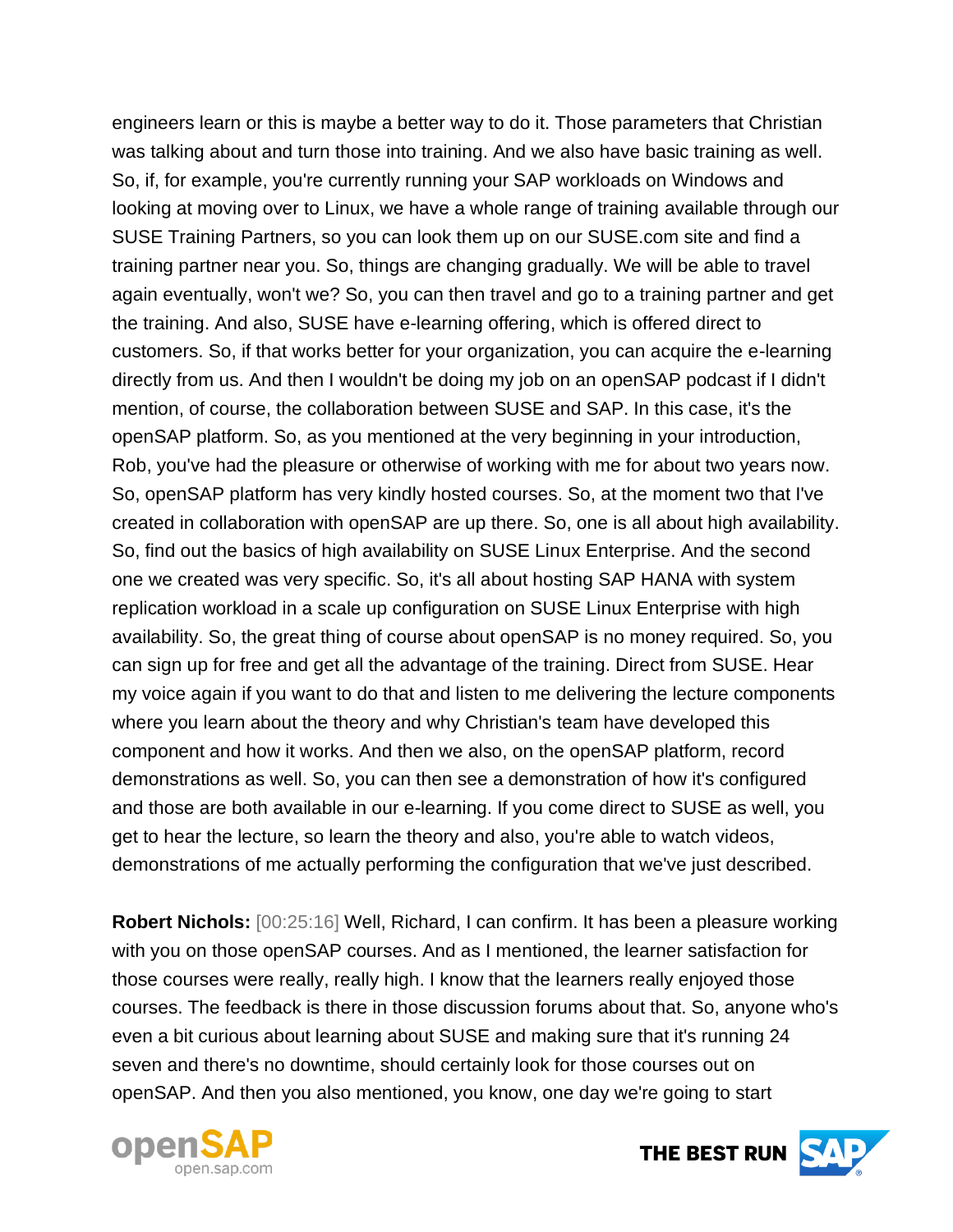traveling again. And it just made me think about how the next time I go visit the SAP headquarter offices, I know where I can go get a good home cooked meal in Heidelberg area.

**Christian Holsing:** [00:26:00] Absolutely, Rob. Let me know when you're in town. We figure something out.

**Robert Nichols:** [00:26:05] You know, it's the first thing that came to my mind when I realized you're not in Nuremberg and you're in Heidelberg, so

**Christian Holsing:** [00:26:11] Well.

**Robert Nichols:** [00:26:11] Don't be surprised if I come knocking on your door.

**Christian Holsing:** [00:26:14] Yeah. You can teach me another barbecue trick, right? I mean, we all

**Robert Nichols:** [00:26:17] Oh, absolutely.

**Christian Holsing:** [00:26:17] Learn from each other. That's what we do here between SAP and SUSE. But, I mean, I personally also believe in this, so we can all benefit from each other here. And, you know, I'm pretty sure you have a good barbecue dish that I'm not aware of, so let's just play this out.

**Robert Nichols:** [00:26:37] Well, it sounds like a deal.

**Richard Mayne:** [00:26:38] You can do some swapping trans-Atlantic barbecue tips with each other, can't you? So.

**Christian Holsing:** [00:26:45] Absolutely.

**Richard Mayne:** [00:26:46] Hopefully I'll get invited.



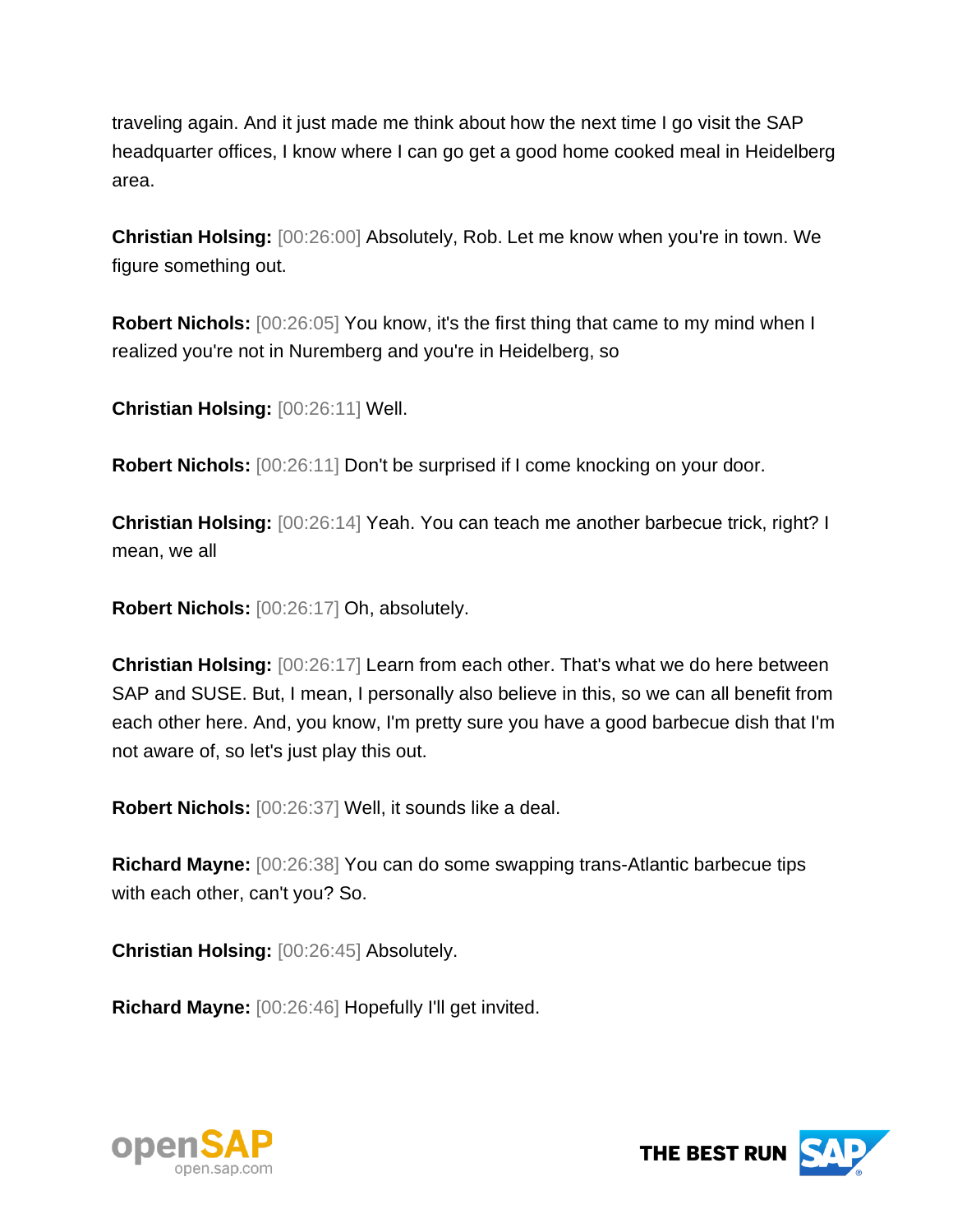**Christian Holsing:** [00:26:48] We figured that part out, Richard. You can. You can. You're a good instructor. You can teach us maybe something or we learn something from you.

**Richard Mayne:** [00:26:56] I don't think barbecuing. No, I will learn from you too. Definitely.

**Robert Nichols:** [00:27:00] So, Christian, as we all know, the public cloud plays a big part in customers IT infrastructure these days. How can SUSE help customers move their SAP workloads to the public cloud?

**Christian Holsing:** [00:27:11] So. That's an interesting question. So, let me just put something on the table that we're really driving for, because for us, the public cloud is just basically another deployment method. So, from the SLES for SAP perspective, the product is completely consistent, and you get the same features that you have for on premise deployment, also for a public cloud deployment. I mean, as I said before, some of the of the specific tunings are slightly different because of some specifics that the Hyperscalers have. I'm pretty sure Richard is touching on some of this. Also, our best practices guides do and Trento, which is just another way of delivering best practice guides in the end. So, if there is one thing on Trento you want to take away from it, then it's the best practice guides it's code basically, which simplifies the checks. But having said all of that, public cloud is, is really if a customer wants to transition there, they get there. SUSE Linux Enterprise Server for SAP applications the very same way, the very same versions, the very same service pack, and the very same packages, which basically means that the move from a SUSE perspective is very simple. Dependent on how customers want to go, they can just lift and shift the system. They can basically install the OS and start moving SAP workloads through the usual migration procedures that SAP is publishing. So, there are various options and it's very smooth. And there is also one big difference from our end to other vendors. The images that you start from in the public cloud are maintained by our engineering teams. So, we really have control about the images in the public cloud. We update them frequently. And from that perspective, I can wholeheartedly say here that, you know, really the customer experience is the same for an on premise or a public cloud deployment. And even if you have a multi-cloud deployment with actually just on a on a call with a partner before we join this meeting here, even for them, they want to go multi-cloud. And even there, you



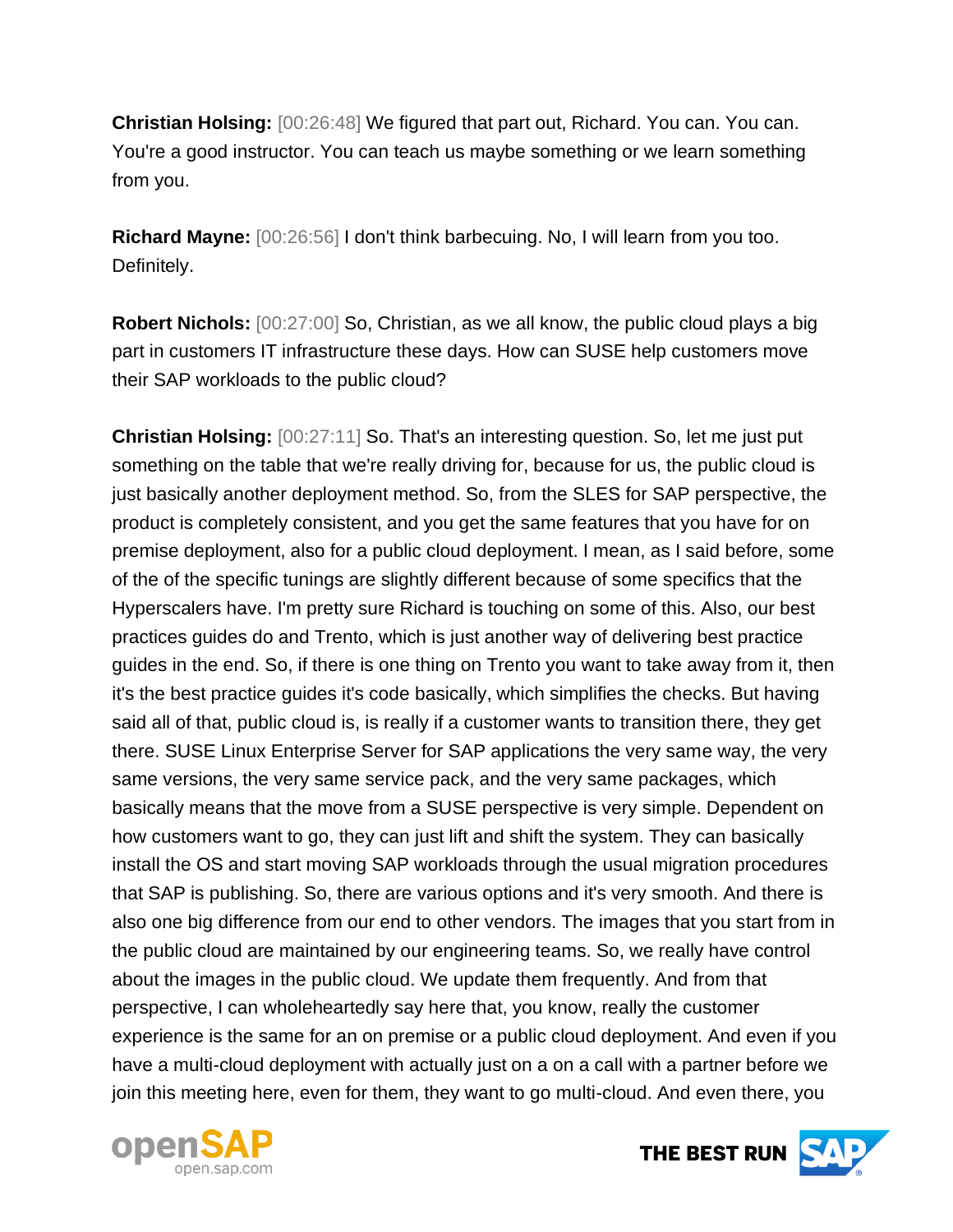know, we update all the images at very much the same time it's available on all Hyperscalers and that really smoothens from my perspective the migration from an SAP workload into the public cloud. And you know even if customers want to deploy hybrid and just say like, hey, I leave my SAP production environment on premise, but I want my development system in the cloud. All the procedures, all the patching mechanisms, functions, everything is consistent. And the customers just do not need to establish different patching mechanisms or anything. It's basically just working the same way. And I don't want to end up in a in a business discussion and licensing discussion, but we also offer multiple ways for customers in the cloud to subscribe to our offerings. There is the notion of a pay as you go and an hourly option like the Hyperscalers offer it. So, the operating system is just part of that, and you can just go through the marketplace. On the Hyperscalers there is an option of a reserved instance, which basically means you have to compute reserve for a year or a month or whatever the option is, including the operating system. And there also is an option of basically use the subscriptions that you own and also use them in the cloud, which we call internally BYOS, which stands for Bring Your Own Subscription. So, we have choice. And I really think that there is a good way also from the subscription management for a customer to get going on the cloud and explore the benefits of having SAP workloads on the Hyperscalers and actually being able to really increase the size of machines when the HANA database is growing, for example, or at compute for application servers, if you know it's the closing of the month or the closing of the year, they need more compute. I mean, I think that's really where the flexibility of the public cloud offerings is for customers at this point.

**Robert Nichols:** [00:32:17] In 2021, SAP launched something called RISE with SAP. The RISE with SAP solution is designed to support customers business needs in any industry, in any geography, for any regulatory requirement. Where SAP is responsible for the service level agreement, the cloud operations and technical support. Christian, can you tell us more about RISE with SAP and what is the relationship with SUSE?

**Christian Holsing:** [00:32:42] Yep. No. Absolutely. So, you're bringing us back to where we started somewhat on the on the relationship because the reference architecture of the systems for RISE. So, the service embraces the Linux Enterprise Server as the foundation. And you know, the way SAP has structured RISE, it's a very simple service that customers buy from SAP. And we're working in the back end. So,



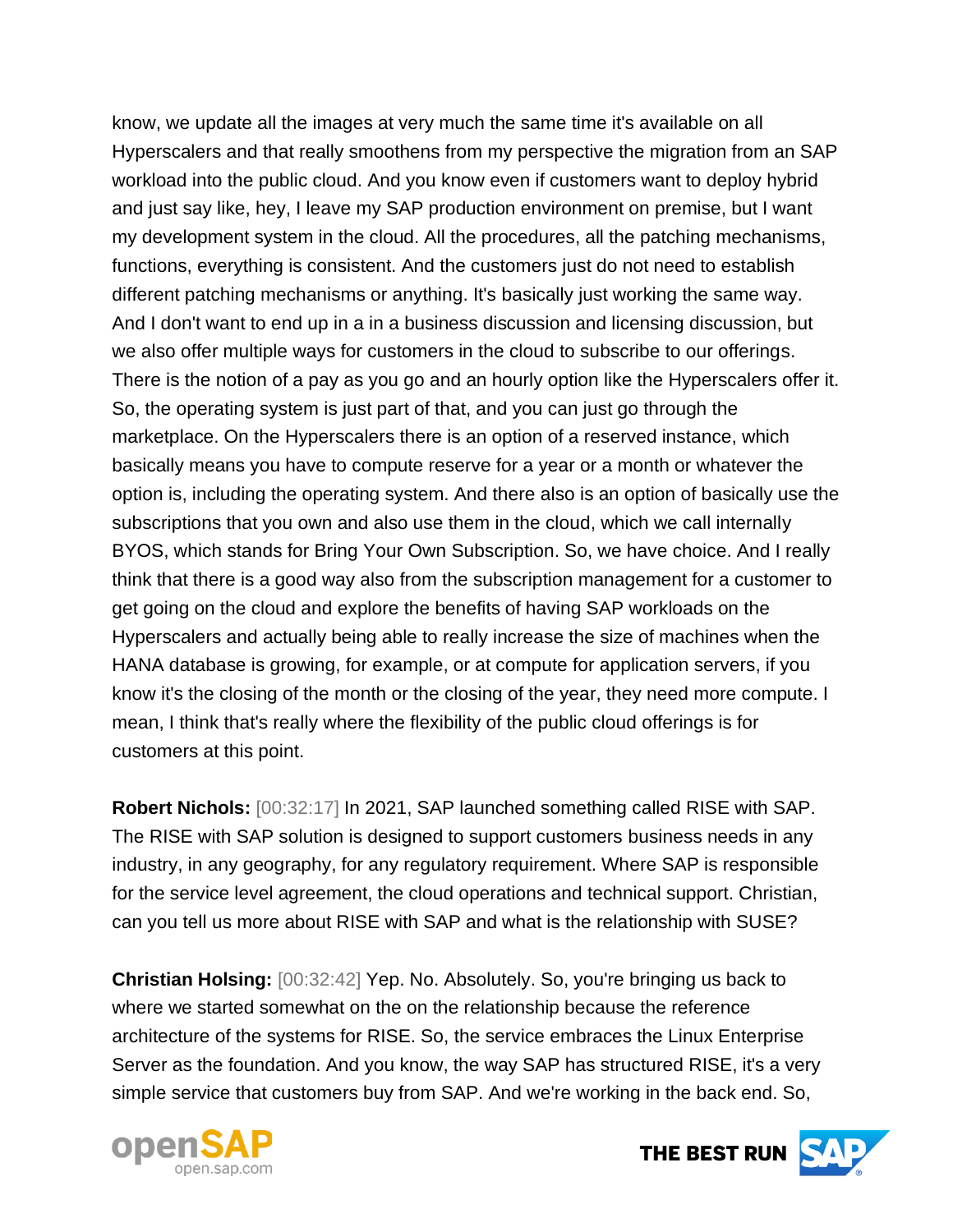SAP is not only one of our most important partners, is also one of our most important customers from a SUSE perspective. And, you know, we basically power large parts of the RISE deployment with the SUSE Linux Enterprise server in the back end. We've been doing this also for other offerings for years. We do have support staff on site. So that really from an SAP and the Sosa perspective in the background, we're working very, very hard to give the customers who consume the service in the end a very smooth offering, an offering that's available. And there are really multiple angles to this. Obviously, I was talking about product innovation. Also, some of the innovation that we see in the On-Premise product or in our cloud images is driven out of the work that we do together with SAP on RISE or SAP HEC or other platforms. I mean, also SAP HANA Cloud is something where we closely collaborate with the teams. So, there is really a lot of work and coordination going on between the two companies in the back end. That's not necessarily visible, obviously. Back to my previous point. Also, with the Hyperscalers, right, is RISE workloads are also deployed on the Hyperscalers. So, there is an ongoing discussion, ongoing work, ongoing support really happening in the back end to get the best running SAP systems to the customers.

**Robert Nichols:** [00:35:13] Richard, I imagine many in our audience listening audience is familiar with the openSAP courses, two of which that you were the instructor for. Are there plans for SUSE to provide more training in collaboration with openSAP?

**Richard Mayne:** [00:35:30] There are indeed. So, I look forward to working with you and the hidden person in this podcast. So, there's an SAP member of staff managing this podcast who kindly made me look good in some of those courses by cutting out all my ums and ahs, as it were. So, we do plan to do at least one more collaboration with openSAP. So, from our perspective, it's got our training out there into the into the wide world, as it were, and it has a very big reach compared to our normal reach for our training. And as you mentioned earlier, Rob, it allows people to come along and dip into the training. So, if they're just a little bit curious, maybe they're running their SAP workload on SUSE Linux Enterprise, but without high availability. And maybe they've been scared by the fact that, oh, it all sounds very complicated to me. I've heard some stories of it's difficult to configure. Well, as we've been talking on this podcast, we have a lot of information. We have those best practices that have been written and we've now taken some of those best practices, and we're turning them into more formal training to help educate people. And I think one or two times on my course, I actually say in the



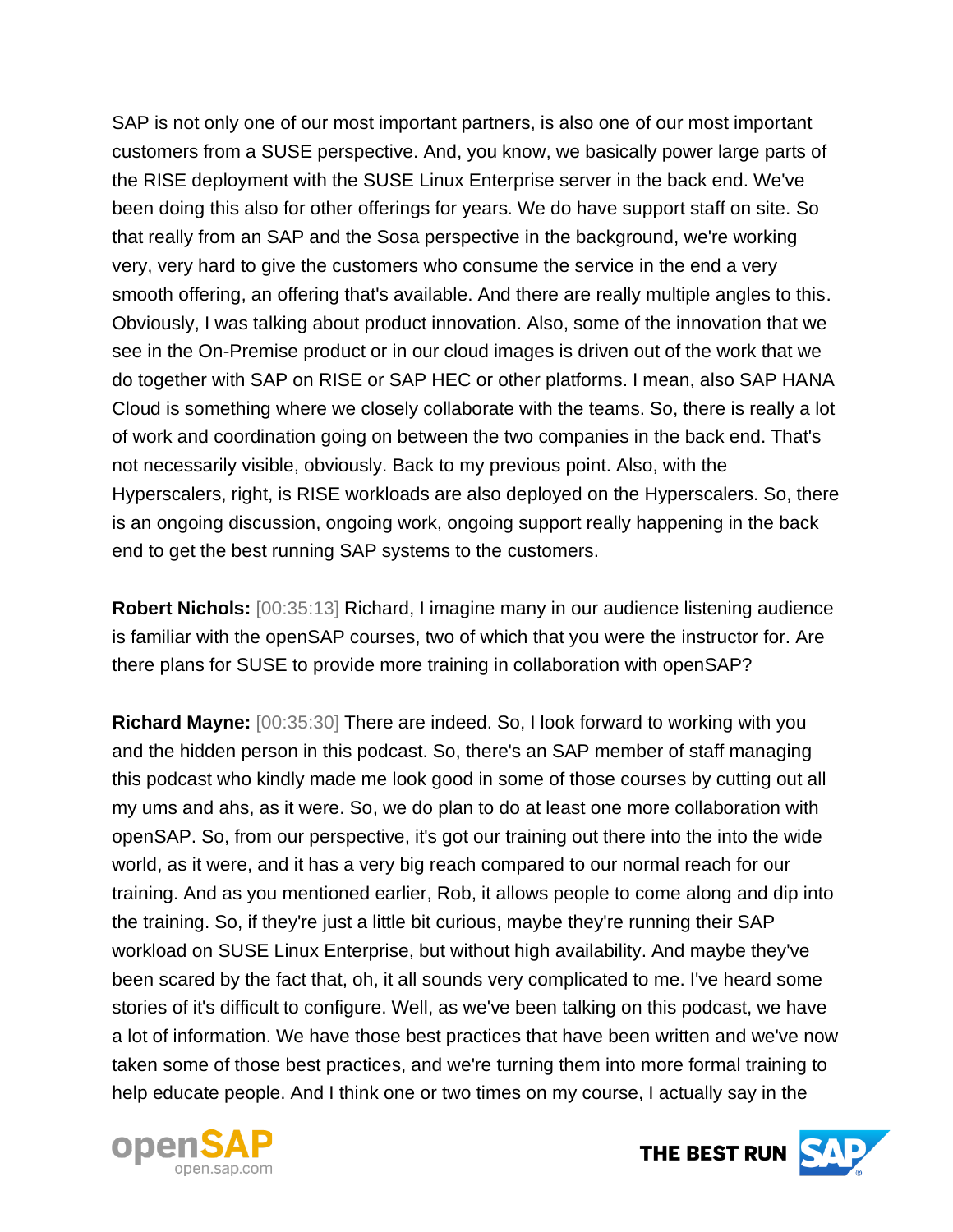recordings, see, it's not really that difficult. It might sound complicated, but it's not a complicated task. Like anything in life, if you know how to do it, it's not a difficult task. It just becomes a regular part of your rollout of your next HANA database that you require. So yep, we're definitely going to collaborate again with you, Rob, and your team at openSAP. Of course, I'm not allowed to give away secrets. So, I can't say what the next collaboration is going to be about. It'll definitely have something to do with SUSE. But other than that, I'm not allowed to say at this moment in time. And I look forward to collaborating with you again with everybody in the team at openSAP. It's been a good a good experience, and I hope we produced a good experience for our learners as well, Rob.

**Robert Nichols:** [00:38:06] Absolutely, Richard, thank you. I also look forward to working with you. And we know that it has been a good experience so far for our listeners. So are those who have taken the openSAP courses. So, besides the openSAP courses and the SUSE company website and you mentioned some references for Trento. If our listeners want to learn more, where can they find more information?

**Christian Holsing:** [00:38:30] So, we're working on a Trento to launch page right now. I think it should be SUSE.com/Trento and that's a good starting point. And also, the SUSE blog is usually a good point to go to. So, we try to blog as a team. There is also good technical content that that we provide there. And obviously, as Richard said, our colleagues in training. So, for whatever reason, I just had a reference to a UK comedy series in mind called The IT Crowd. So, we probably have the best-looking instructors. I mean, maybe somebody gets this as a reference, but. Anyway. No, we also want to, you know, as Richard said, get Trento down the road into some sort of training. But if we got it right, it doesn't need a lot of training. So that's the whole point of it. It's easy to consume. So, I would say again, the SUSE blog and SUSE.com and then you find a link to the blog. That's a really good point. If you haven't subscribed to it, feel free to do so. For the people that work onsite at SAP. We're also trying to blog on SAP.com the community blog, so that's also a good source. Yeah. So that's I think where most of the content can be found.

**Richard Mayne:** [00:40:14] And from my side, from the training side. So, we're at training.SUSE.com. And that'll point you in the direction of our official training. And of



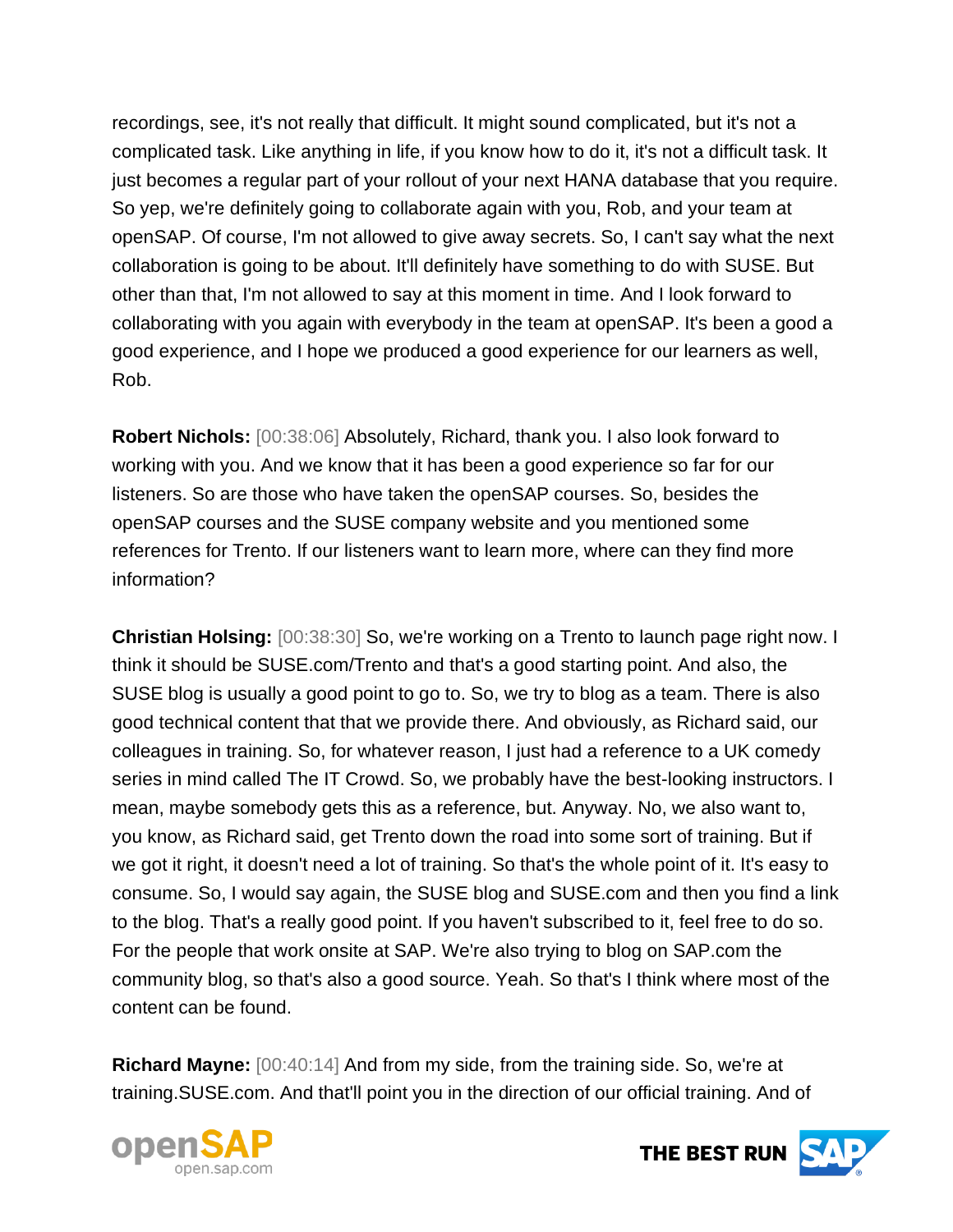course, there's always openSAP.com, isn't there? So those collaborations we've done with Rob and the training that costs you nothing except your time to learn more about how to successfully deploy SAP workloads on SLES for SAP applications.

**Christian Holsing:** [00:40:48] And I just can reconfirm Rob that what I said before SUSE.com/Trento works. So, my brain is still working. That's a good.

**Robert Nichols:** [00:40:59] I will make sure to include all these references in the show notes for our listeners. So, to finally to close our discussion, can you guys summarize two or three key takeaways for our audience?

**Christian Holsing:** [00:41:13] So, I mean, the key two key points I think I want listeners to take away is really one that SUSE is powering a lot of the SAP HANA implementations in this world. From small to large systems, we are the market leader there, we co innovate with SAP on a constant basis. So that's the first thing. And the second thing is that we're really trying to put new features, new values into our solutions, and we're open to co-innovation with our partners and customers. So, we really want to want to hear what's what people need to really solve problems, right? So, I myself, from a product management perspective, I want to build a product that helps customers and solves their problems. And from that perspective, hopefully, as you guys said we see travel again and potentially I might also go to one or another SAP event. So, if you find this useful, you have questions, just find us. Right. We are seeing ourselves as the open, open company, which means we're very open to discuss these things. We're very open to listen to your feedback and your ideas. We're open to share our code and really want to collaborate to help customers running SAP workloads to really get the best experience in the world.

**Robert Nichols:** [00:42:55] Well, Richard, Christian, I had you know, I had been really looking forward to this podcast episode ever since we first talked about doing it together. I hope the discussion was informative and enjoyable for our audience. I thank you both very much for participating. It has been a personal pleasure for me partnering with the SUSE team these past few years, and I hope we will continue to have the opportunity to work together in the future, which it does sound like we will, Richard. So, thank you both.